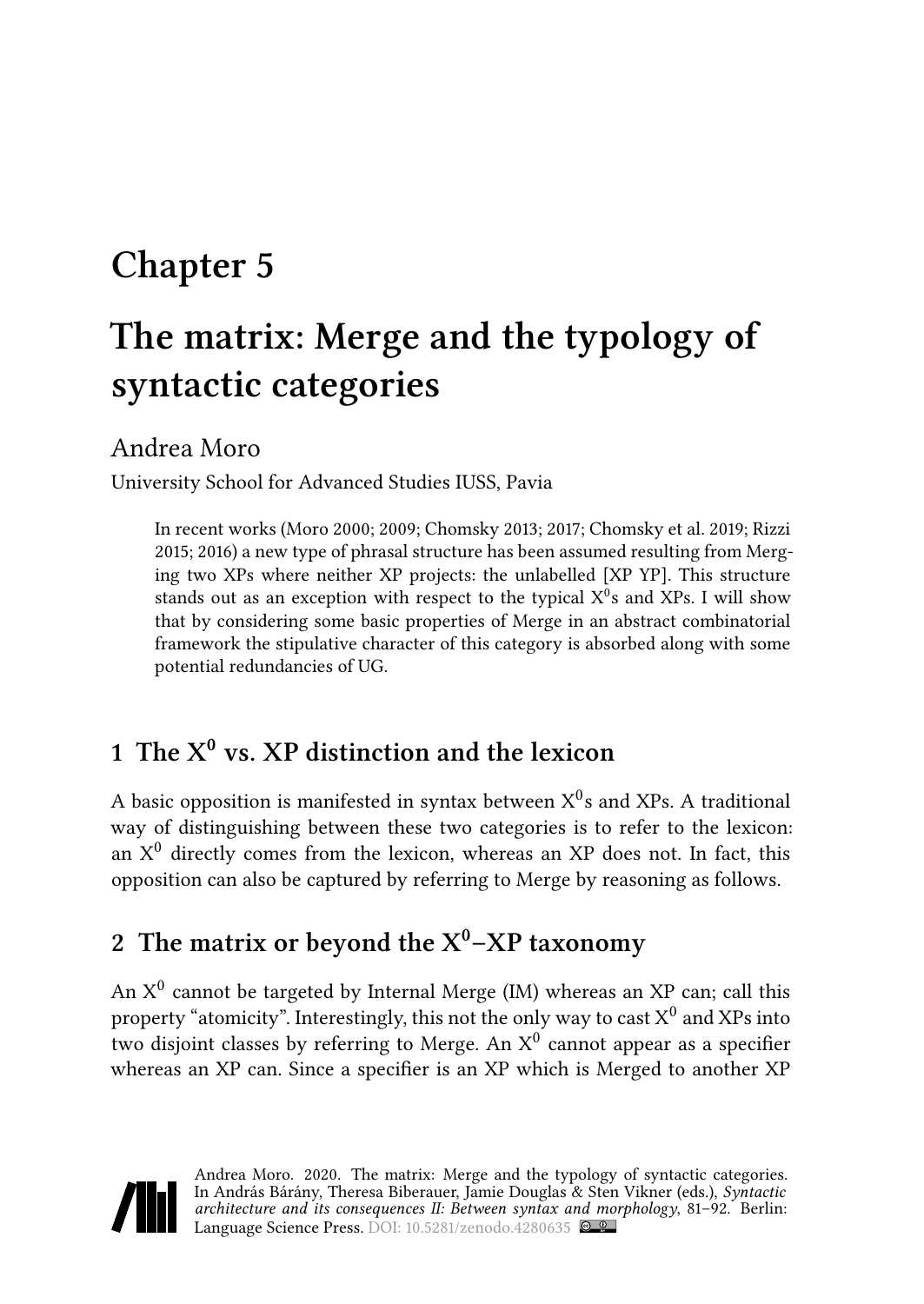without projecting, one can say that an XP is an optional projector whereas an  $\mathrm{X}^{0}$  is not; call this property "incapsulation". $^{1}$ 

- (1) A syntactic entity S is:
	- a. atomic  $([-a])$  iff no parts of it can be targeted by IM.
	- b. incapsulable ([+i]) iff it can be merged to an XP without projecting.

Let us now construe a combinatorial square matrix based on these two independent properties displaying both positive and negative polarities and start by representing the two opposite and already recognized entities, namely an  $\mathrm{X}^0$  as  $[-a, -i]$  and an XP as  $[-a, +i]$ :<sup>2</sup>

<span id="page-1-0"></span>
$$
\begin{array}{c}\n\text{(2)} \quad \overline{\text{)}} \\
\hline\n\begin{array}{c}\n+i \\
\hline\n+a \\
\hline\n-a \\
\hline\n\end{array}\n\end{array}\n\quad\n\begin{array}{c}\n\text{X}^0 \\
\hline\n\end{array}
$$

This matrix raises a new question, namely whether there exist any  $[+a, +i]$ and [−a, −i] syntactic entities, i.e. homopolar syntactic entities, or whether there exist only the heteropolar ones. I will show that the answer is affirmative and this matrix solves the problem raised by unlabeled [XP YP] structures. Let us first consider the case of a syntactic entity with all negative polarity features.

<sup>1</sup>This operation can in principle be reiterated generating "multiple specifiers" or one specifier and multiple adjuncts; I will maintain [Kayne](#page-10-5)'s (1994) LCA-based principle according to which there can be only one element merged with a phrase to preserve the possibility of linearization. This is only partially true since there could be multiple subjects provided that only one is spelled-out at phonetic form (PF). The existence of these configurations is provided by inverse copular sentences in Italian. In this case, the preverbal phonologically overt DP is mutually c-commanding *pro* without violating the LCA since *pro* is not visible to linearization. Clear support for this analysis comes from cases where the preverbal subject is singular and the postverbal one plural: in this case, the copula anomalously agrees with the postverbal DP showing that there must be a *pro* (in fact a "null predicate") mediating the agreement relation as in *la causa sono Pietro e Giovanni* (the cause-sing.fem. are Peter and John). The intervening subject is *pro* as proposed in [Moro \(1997\)](#page-10-6) as in *la causa pro sono io* (the cause pro am I; 'the cause is me') or just *sono io* (am I; 'it's me'). Indeed, if more than one adjunct/subject is generated: all but one must move, as a consequence of the principle of dynamic antisymmetry.

 $<sup>2</sup>$ Matrices are typical structuralist tools that have their origin in phonological models. In syntax,</sup> they have been used less massively; two major examples are [Chomsky'](#page-9-0)s (1970) and [Jackendoff](#page-10-7) [\(1977\)](#page-10-7) – both incorrectly assuming that noun phrases cannot be predicates – and [Muysken](#page-11-2) [& van Riemsdijk 1986](#page-11-2) relying on features pertaining to X-bar levels. In fact, perhaps the first use of derivative categories in linguistics can be traced to at least the Hellenistic models of grammar, witness the term "participium" (lit: that takes part) related to a verbal form which displays adjectival morphology.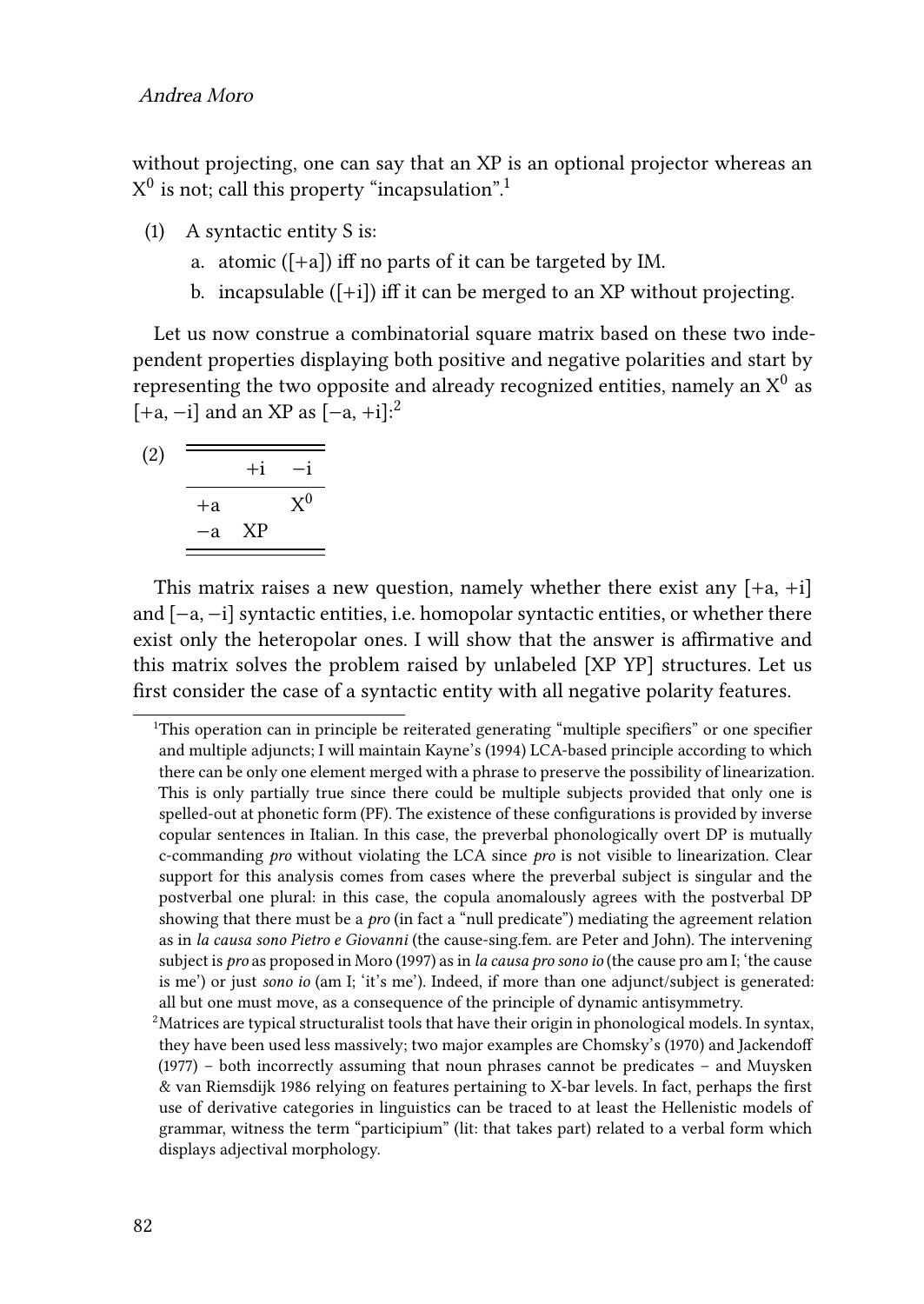#### **2.1 Bare small clauses**

A natural candidate to occupy the  $[-a, -i]$  slot is the so-called "bare small clause" (BSC), prototypically represented by the complement of the copula. Two separate issues must be addressed here: a preliminary one is whether there is any empirical reason to assume that such non-atomic constituents exist; the other is whether there is any empirical reason to exclude them from the specifier position. In fact, they have both already be answered positively. I will just sketchily remind here the data upon which the answer is built.

Originally, the complement of the copula was considered to be the same as the complement of *believe*-type verbs and labelled "small clause" (SC): namely, a non-inflected predicative structure (see [Williams 1978](#page-11-3) and [Stowell 1978](#page-11-4) for the first proposals and [Graffi 2001](#page-10-8) for a critical survey). It has been later proposed that these two types of complements have two distinct structures (see [Moro 1997](#page-10-6) for the original proposal; and [Moro 2017a](#page-11-5),[b](#page-11-6) for a synthetic update): the complement of *believe*-type verbs is a phrase headed by a predicational head – whose precise categorical nature is still under discussion – whereas the complement of the copula is an unlabeled phrase resulting from the direct merge of two phrases. The minimality of the latter structure is what justifies the term "bare"; accordingly, these phrases are represented as [XP YP] merged without any intervening head.<sup>3</sup> The specificity of this construction is not the merging of two phrases but rather the fact that *neither* phrase project, unlike the case of specifiers that yield  $\int_{\alpha}$  XP YP] where the label  $\alpha$  coincides with either phrase and the specifier is the phrase which does not project.<sup>4</sup>

The empirical reasons supporting the distinction between SC and BSC are based on several distinct domains. For the sake of simplicity, three distinct types of domains can be reminded here and exemplified in([3\)](#page-3-0): the distribution of pred-icative markers [\(3](#page-3-0)a,b); $^5$  intervening effects on cliticization, more specifically vio-

<sup>&</sup>lt;sup>3</sup>This analysis revives [Williams](#page-11-7)'s (1980) original proposal for the analysis of SCs which was abandoned partially because of the influential proposal by [Chomsky](#page-10-9)'s (1986) to uniform clause structures to the XP format, normalizing all phrases to endocentric structures.

<sup>&</sup>lt;sup>4</sup>Notice that in this analysis of predicative structures both the subject and the predicated are incapsulated; this independent fact shows that incapsulation is more general than "specifierhood" which is inherently asymmetrical.

<sup>5</sup>The presence of a predicative marker in the complement of *believe*-type verbs was taken by [Moro \(1988\)](#page-10-10) as the spell-out of an abstract predicative head (Pred<sup>0</sup>); its absence in copular constructions, instead, led to hypothesis that the clausal constituent was better analyzed as an AgrP and – correspondingly – the copula as the expression of tense (and aspect) features  $(T^0)$  yielding a first version of the so-called "Split-Infl" hypothesis. This analysis preceded and was empirically distinct from the influential version proposed by [Pollock \(1989\)](#page-11-8) and was later partially abandoned in favor of the unheaded BSC hypothesis, while maintaining the idea that IPs were in fact to be analyzed as TPs.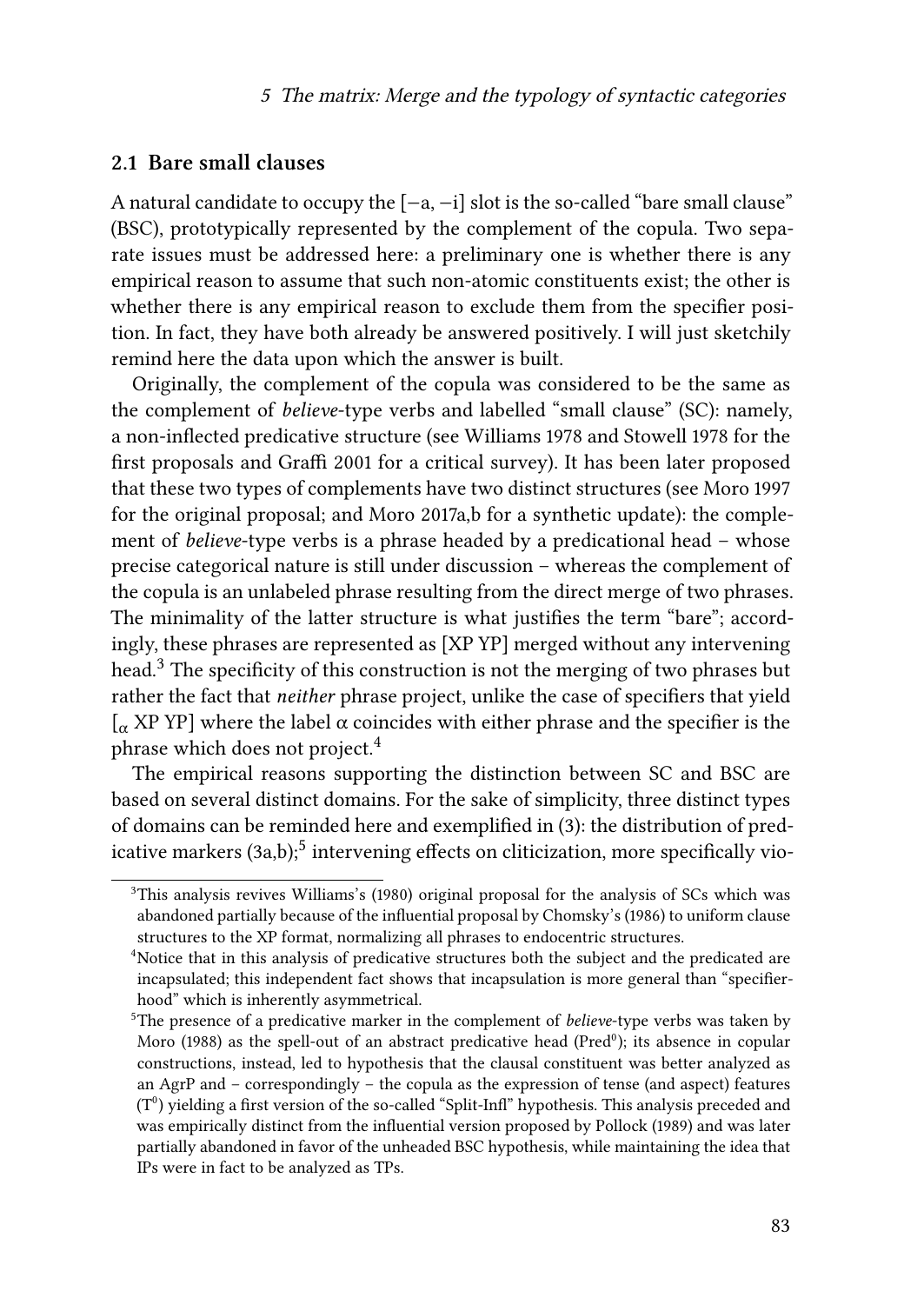lations of [Rizzi'](#page-11-9)s(1990) relativized minimality ([3c](#page-3-0),d); $^6$  instability, i.e. the necessity of movement out of the embedded clausal structure both in English([3e](#page-3-0)–g) and in*pro*-drop languages  $(3g)$  $(3g)$  $(3g)$ :<sup>7</sup>

- <span id="page-3-0"></span>(3) a. Mary considers [John (as) the culprit ] (cf. also *John is considered* t *(as) the culprit*)
	- b. John is  $\lceil t$  (\*as) the culprit  $\rceil$
	- c. Italian  $\overline{10}$ so-cl believe Maria ritengo [ Maria H 0 *t* ]
	- d. Italian Maria lo è [*t t*]
	- e. Mary considers [ John stupid ]
	- f. \*is [ John stupid ]
	- g. Italian
		- \*è [ Gianni stupido ]
		- is Gianni stupid

All these facts converge toward the analysis according to which the complement of the copula consist of merging two phrases without the intervention of a head. This analysis has proved to be consistent across languages; a strong support to the existence of BSCs along with SCs comes from Pereltsvaig's analysis of Russian([Pereltsvaig 2007\)](#page-11-10). Moreover, it has also been proposed that BSCs also

<sup>&</sup>lt;sup>6</sup>Ihave simplified the representation in ([3d](#page-3-0)): for locality reasons, a BSC can never be completely evacuated (see [Moro \(1993\)](#page-10-11) elaborating on [Rizzi'](#page-11-9)s (1990) notion of head-government. The clitic is rather sub-extracted from a DP as an  $\mathrm{N}^0.$  The same  $\mathrm{D}^0/\mathrm{N}^0$  distinction holds for wh-elements where *which* corresponds to  $D^0$  while *what* to  $N^0$ , witness cases like *what a party*! where the wh-element co-occurs with an overt D<sup>0</sup>; this also explains the possibility to extract *what* but not *which* in existential sentences (see [Moro 1997](#page-10-6) revising [Heim](#page-10-12)'s (1987) semantic account of this contrast and the locality conditions on extraction; see also [Moro 1993](#page-10-11) for locality issues within a Minimalist framework).

<sup>7</sup>Notice that the *pro*-drop parameter is totally irrelevant here: movement in required in Italian on a par with in English. No "expletive" can rescue the structure where neither phrase moves, not even *ci* (there), reinforcing the hypothesis that movement is required to solve the instability of the lower BSC rather than satisfy some specific condition of the subject position; for the impact of this phenomenon on discharging the extended projection principle see [Moro \(1997](#page-10-6); [2000](#page-10-0)) and, in particular, [Moro \(2009\)](#page-10-1) for a detailed discussion involving the role of Focus<sup>0</sup> in post-verbal positions.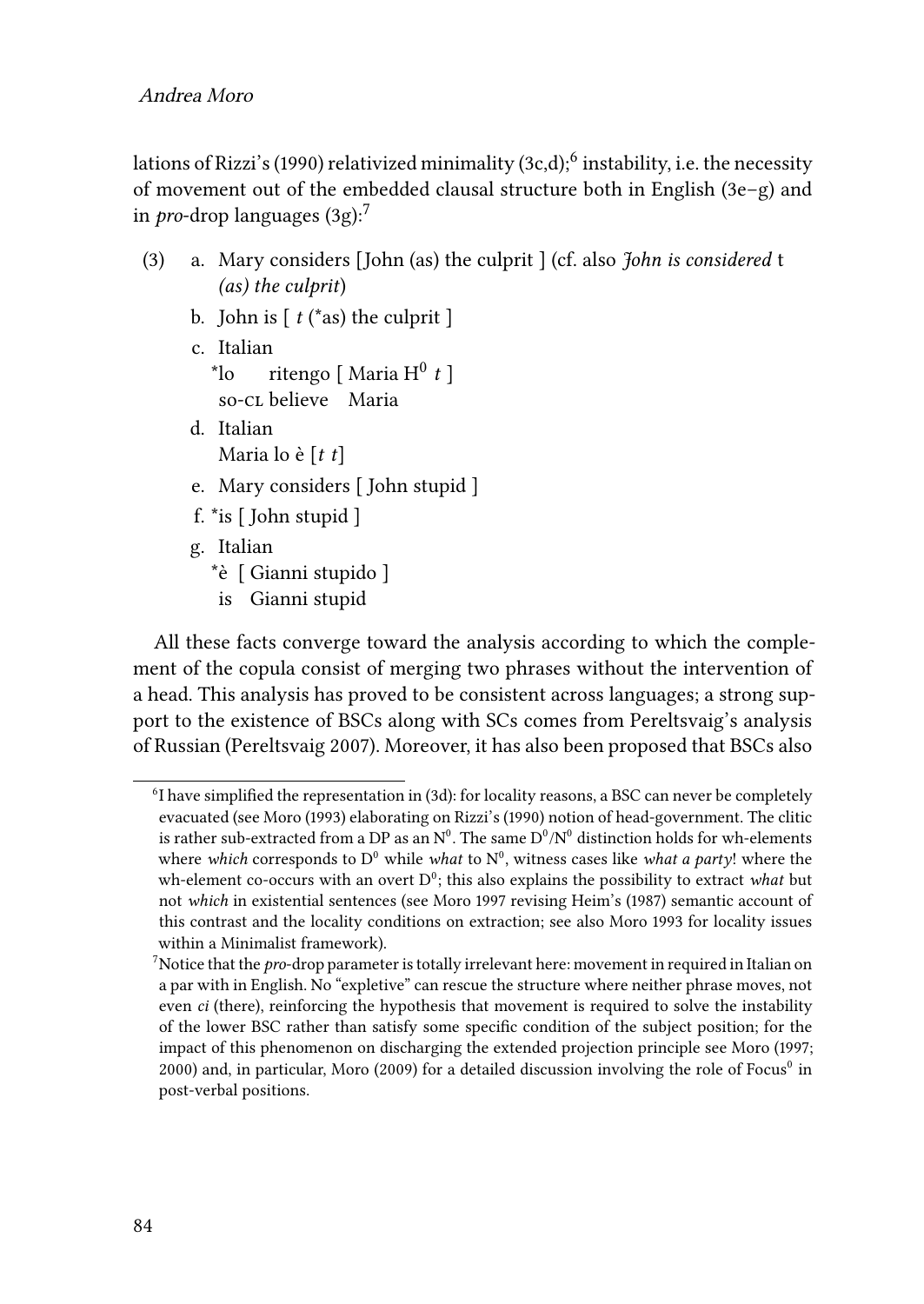occur in nominal domains, as complements of  $P^0$  heads playing the same role as the copula in that they provide a landing site for either the subject or the predicative phrase([Moro 2000;](#page-10-0) see also [Kayne 1994;](#page-10-5) [den Dikken 1997](#page-10-13); [Zamparelli 2000](#page-11-11)). Simple examples are pairs like *these types of books* vs. *books of this type* which are generated by the same underlying structure containing a BSC, namely [ of  $\left[\begin{smallmatrix}RSC\end{smallmatrix}\right]$  [books] [this type]]], by raising either the subject [books] or the predicative nominal [this type] to the specifier of  $\mathrm{P}^0$  (cf. *books are of these types*). We can now turn to the second issue, namely as to why BSCs cannot be specifiers.

Oneof the special properties of BSCs – witness examples like  $(3f,g)$  $(3f,g)$  $(3f,g)$  – is that they force movement of either XP: if the two XPs constituting the BSC are both noun phrases then either movement is possible, yielding a canonical vs. inverse copular sentence depending on whether the subject or the predicate raises (and similarly, mutatis mutandis, in nominal constructions); if the predicate of the copular sentence is not a noun phrase – say an adjectival phrase – then the only viable rescue strategy is for the subject to raise, because of the morphological restrictions imposed on the landing site (arguably related to Case assignment). The reason of the instability of this structure is inherently related to the symmetrical nature of this configuration; there are two alternative explanations, one based on the LCA([Moro 2000](#page-10-0)) – movement is necessary to allow linearization of two mutually c-commanding phrases – the other on labeling algorithm [\(Moro 2009](#page-10-1)) – movement is necessary to provide a label to the BSC (see also [Moro 2000](#page-10-0); [2009;](#page-10-1) [Chomsky 2013;](#page-10-2) [2017](#page-10-3); [Chomsky et al. 2019;](#page-10-4) [Rizzi 2015;](#page-11-0) [2016](#page-11-1) for further support to this explanation and in general for the principle of dynamic anti-symmetry). It could well be that both explanations are valid and that this phenomenon reveals a twofold nature of instability depending on the test adopted. Duality is not to be avoided per se in empirical science if it is grounded and impinges on separate empirical reasons.

However, for what matters here, even if only one explanation will turn out to be true, still the instability – hence, the necessity of movement out of a BSC – remains as an undisputed fact. And it is this very fact that offers a straightforward explanation for the second issue addressed in this section, namely as to why BSCs cannot be specifiers. An obvious case study is the impossibility for BSC to be clausal subjects, i.e. specifiers of TP. The crucial fact is that movement is banned from within this position unless some specific conditions are realized which do not apply here (for the locality conditions on the subject position see in particular the discussion in [Rizzi 2015,](#page-11-0) [Stepanov 2007](#page-11-12) and references cited there). All in all, the impossibility for a BSC to occur as a subject follows for principle reasons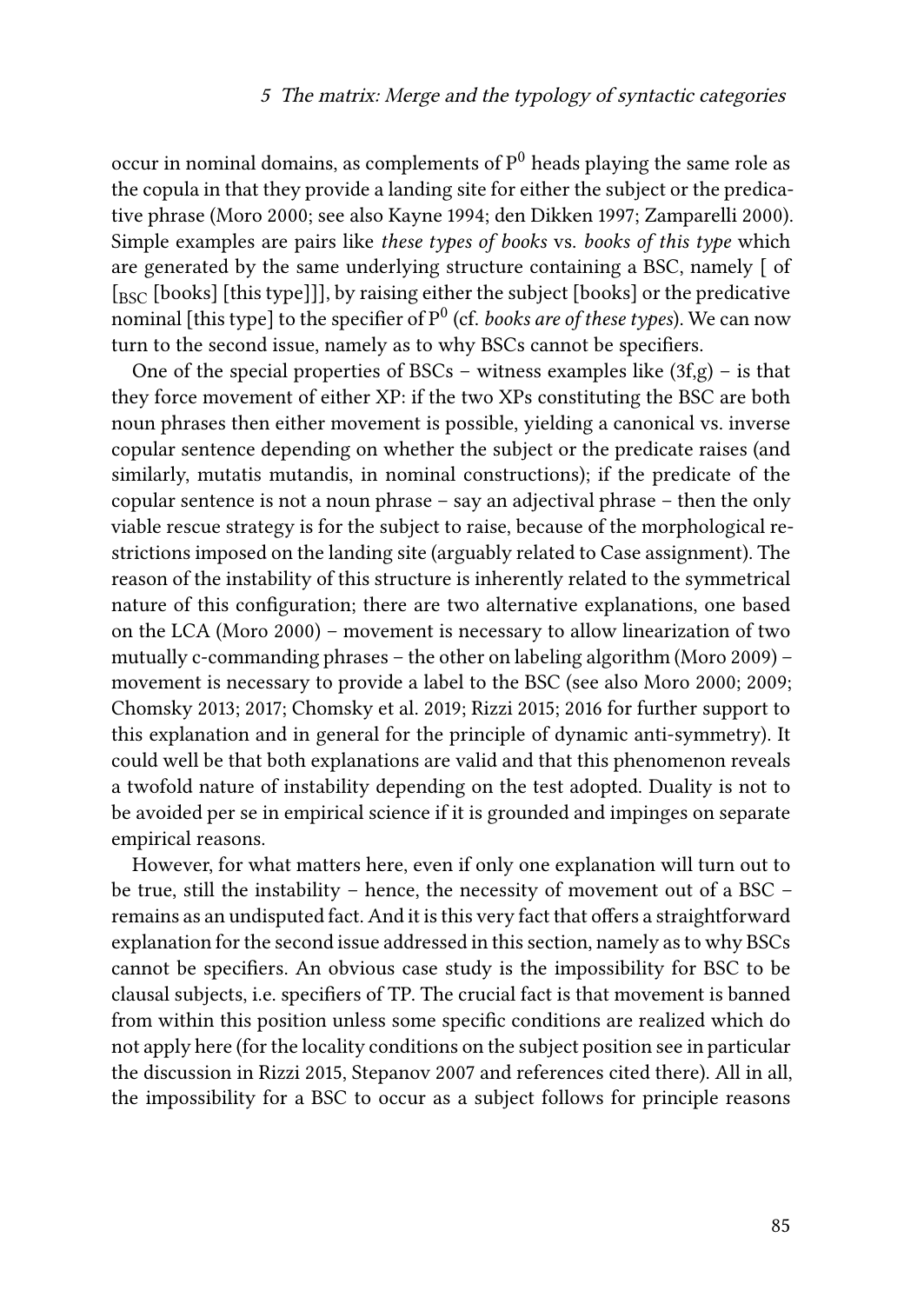#### Andrea Moro

without ad hoc stipulations: on the one hand its instability requires movement; on the other, movement is impossible for locality conditions.<sup>8</sup>

Eventually, the homopolar negative slot [−a, −i] generated by the matrix in [\(2\)](#page-1-0) can then be filled in by BSCs:

<span id="page-5-0"></span>
$$
\begin{array}{c}\n\text{(4)} \quad \overline{\text{ }} \quad +i \quad -i \\
\hline\n\begin{array}{c}\n+i \quad -i \\
\hline\n\text{ } \quad \text{ } \quad \text{ } \quad \text{ } \quad \text{ } \quad \text{ } \quad \text{ } \quad \text{ } \quad \text{ } \quad \text{ } \quad \text{ } \quad \text{ } \quad \text{ } \quad \text{ } \quad \text{ } \quad \text{ } \quad \text{ } \quad \text{ } \quad \text{ } \quad \text{ } \quad \text{ } \quad \text{ } \quad \text{ } \quad \text{ } \quad \text{ } \quad \text{ } \quad \text{ } \quad \text{ } \quad \text{ } \quad \text{ } \quad \text{ } \quad \text{ } \quad \text{ } \quad \text{ } \quad \text{ } \quad \text{ } \quad \text{ } \quad \text{ } \quad \text{ } \quad \text{ } \quad \text{ } \quad \text{ } \quad \text{ } \quad \text{ } \quad \text{ } \quad \text{ } \quad \text{ } \quad \text{ } \quad \text{ } \quad \text{ } \quad \text{ } \quad \text{ } \quad \text{ } \quad \text{ } \quad \text{ } \quad \text{ } \quad \text{ } \quad \text{ } \quad \text{ } \quad \text{ } \quad \text{ } \quad \text{ } \quad \text{ } \quad \text{ } \quad \text{ } \quad \text{ } \quad \text{ } \quad \text{ } \quad \text{ } \quad \text{ } \quad \text{ } \quad \text{ } \quad \text{ } \quad \text{ } \quad \text{ } \quad \text{ } \quad \text{ } \quad \text{ } \quad \text{ } \quad \text{ } \quad \text{ } \quad \text{ } \quad \text{ } \quad \text{ } \quad \text{ } \quad \text{ } \quad \text{ } \quad \text{ } \quad \text{ } \quad \text{ } \quad \text{ } \quad \text{ } \quad \text{ } \quad \text{ } \quad \text{ } \quad \text{ } \quad \text{ } \quad \text{ } \quad \text{ } \quad \text{ } \quad \text{ } \quad \text{ } \quad \text{ } \quad \text{ } \quad \text{ } \quad \text{ } \quad \text{ } \quad \text{ } \quad \text{ } \quad \text{ } \quad \text{ } \quad \text{ } \quad \text{ } \quad \text{ } \quad \text{ } \quad \text{ } \quad \text{ } \quad \text{ }
$$

The matrix, in fact, completely eliminates the stipulative character of BSCs: these acentric phrases are not exceptions as they are now framed in the same two property based grid generating the other two categories, namely words and endocentric phrases. The exception would now rather be if they did *not* exist.

#### **2.2 Expletives**

There is a residual empty slot in the matrix in [\(4\)](#page-5-0), namely the homopolar positive syntactic entity:  $[+a, +i]$ . Is there a reason for assuming that there exist atomic entities that can occur as the specifiers of a phrase, that is that can be incapsulated? I would like to suggest that this category exists and coincides with expletives.<sup>9</sup> In a sense, this assumption is trivially proved. Elements like *there* in English existential sentences, for example, are clearly atomic but they cannot further project when merged with a phrase – in fact, they prototypically end up occupying the position canonically reserved to clausal subjects – hence [+i]. Nevertheless, they do qualify as exceptions since atomic entities, i.e.  $\mathrm{X}^{0}\mathrm{s},$  do project and they cannot occupy the subject position: expletive appear like "inert heads". One possibility

b. [for John to be the culprit] is strange

This shows that what prohibits for a clausal structure to be clausal subject is not related to the finiteness of tense and aspects features. As for the possibility of a local movement to a focal position to solve instability (see [Moro 2009\)](#page-10-1). Notice also that being BSC [−i] it must project when merged with an XP: this is consistent and in fact it derives the solution to the instability of these constituents as predicted by the principle of dynamic anti-symmetry (see [Moro 2000](#page-10-0); [2009](#page-10-1); [Chomsky 2013;](#page-10-2) [2017](#page-10-3); [Chomsky et al. 2019;](#page-10-4) [Rizzi 2015;](#page-11-0) [2016](#page-11-1)).

<sup>9</sup>I refer to "expletives" in general but a more fine-grained terminology would distinguish between subject-expletives as in *it was clear that John left* and predicative-expletives as in *it's that John left*, just to remain to pro-CPs, along the lines of [Moro \(1997\).](#page-10-6)

<sup>8</sup> Interestingly notice the following contrast:

<sup>(</sup>i) a. \* [John the culprit] is strange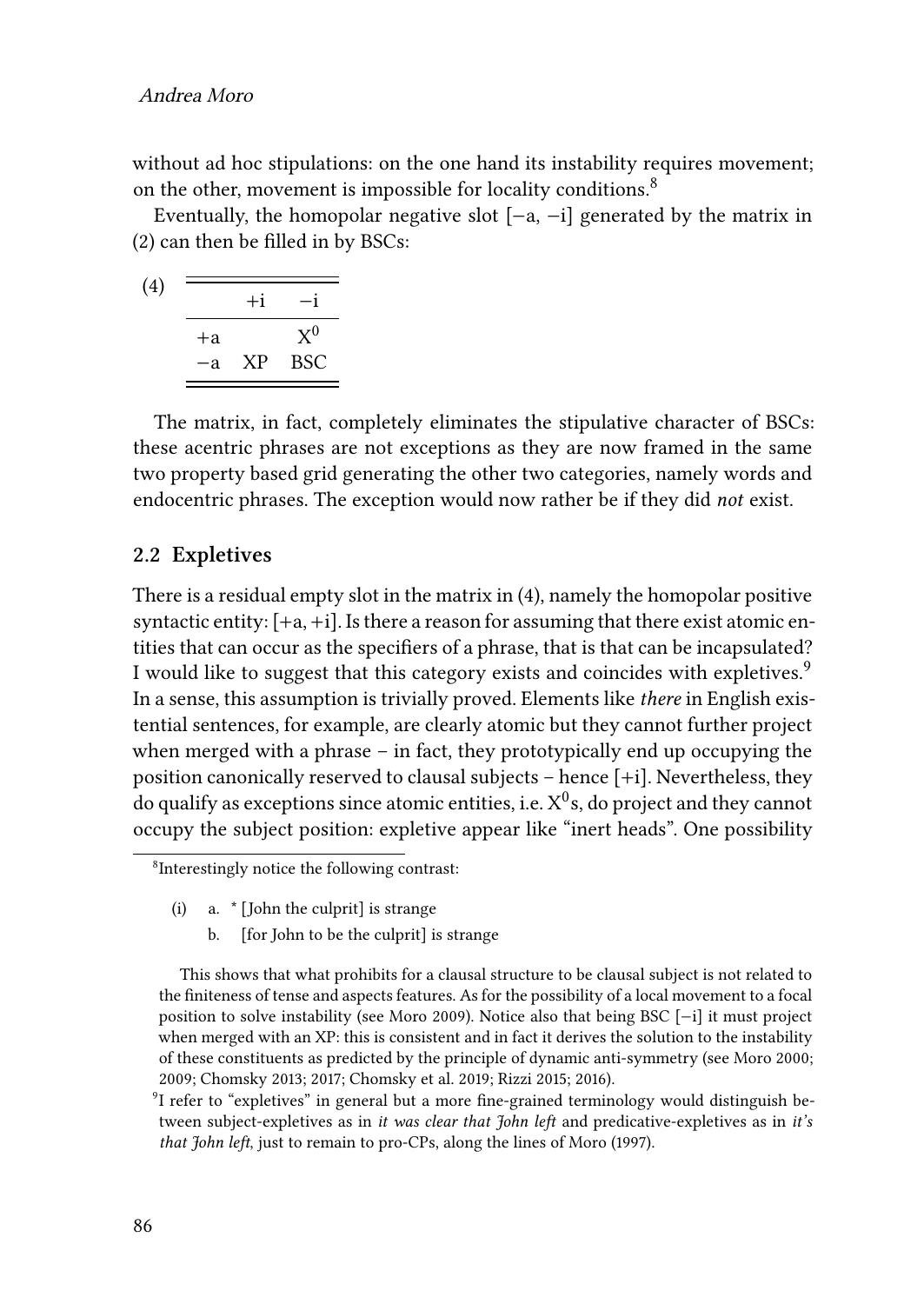would of course be to assume that expletives are not real heads but rather "monolithic" phrases which exceptionally contain no parts visible to Internal Merge but this would of course be a way just to rephrase the situation. On the other hand, however, the capacity of expletives to share *some* properties with heads can indeed be independently supported, by considering more fine-grained and hidden empirical data, such as those manifested in copular constructions. Consider the following contrast taken from [Moro](#page-10-6) ([1997;](#page-10-6) see also [Stepanov 2007](#page-11-12) for an analysis ofthe same data in  $(5a)$  $(5a)$  $(5a)$ :<sup>10</sup>

- <span id="page-6-0"></span>(5) a. which wall do you think there was [a picture of *t*]
	- b. \* which wall do you think the cause of the riot was [a picture of *t*]

Following [Moro \(1988](#page-10-10); [1997\)](#page-10-6), I will assume that *there* is a not a subject expletive which is inserted late in the derivation; this element is rather a pro-predicate expletive raised from a lower position or, equivalently, that existential sentences like [\(5](#page-6-0)b) belong to the more general class of inverse copular sentences: cf. [there was [ [a picture of the wall] *t* ]]. In [\(5](#page-6-0)b), instead, the phrasal predicate *the cause of the riot* is raised to the pre-verbal position. The major difference between the two sentences, then, is that the head of the predicate is embedded in [\(5b](#page-6-0)) (namely, *cause*) whereas it edges the TP phrase in([5a](#page-6-0)) (namely, *there*).

This distinction allows to explain this contrast by appealing to the notion of L-marking. More specifically, [Moro \(1997\)](#page-10-6) adopted the version of L-marking as formulated in [Cinque \(1990\)](#page-10-14) which differed from [Chomsky](#page-10-9)'s (1986) original proposal: Cinque's version is based on the selectional capacities of a head rather than its theta-marking ones. Synthetically, a phrase is an island (or a barrier to movement) unless it enters into a local relationship with a head selecting it, where by "local relationship" a minimal dominance relation is intended canonically expressed in terms of c-command. An interesting remark on L-marking highlights its persistence in Minimalist frameworks: "Though varieties of government would be 'imperfections', to be avoided if possible, the closer-to-primitive notion of L-marking should pass muster, hence also notions of barrier that are

- (i) a. there weren't pictures of many girls
	- b. the cause of every riot wasn't pictures of many girls

 $10$ <sup>10</sup>This contrast was also discovered with respect to quantifier raising:

The embedded quantifier *many* can have scope over negation, hence be extracted from the subject DP at logical form (LF), only in a *there*-sentence (ia). Notice that the example in (ia) falsifies [Williams'](#page-11-13)s (1984) analysis of *there* as a scope marker: for a full discussion, see [Moro](#page-10-6) [\(1997:](#page-10-6) Ch. 2).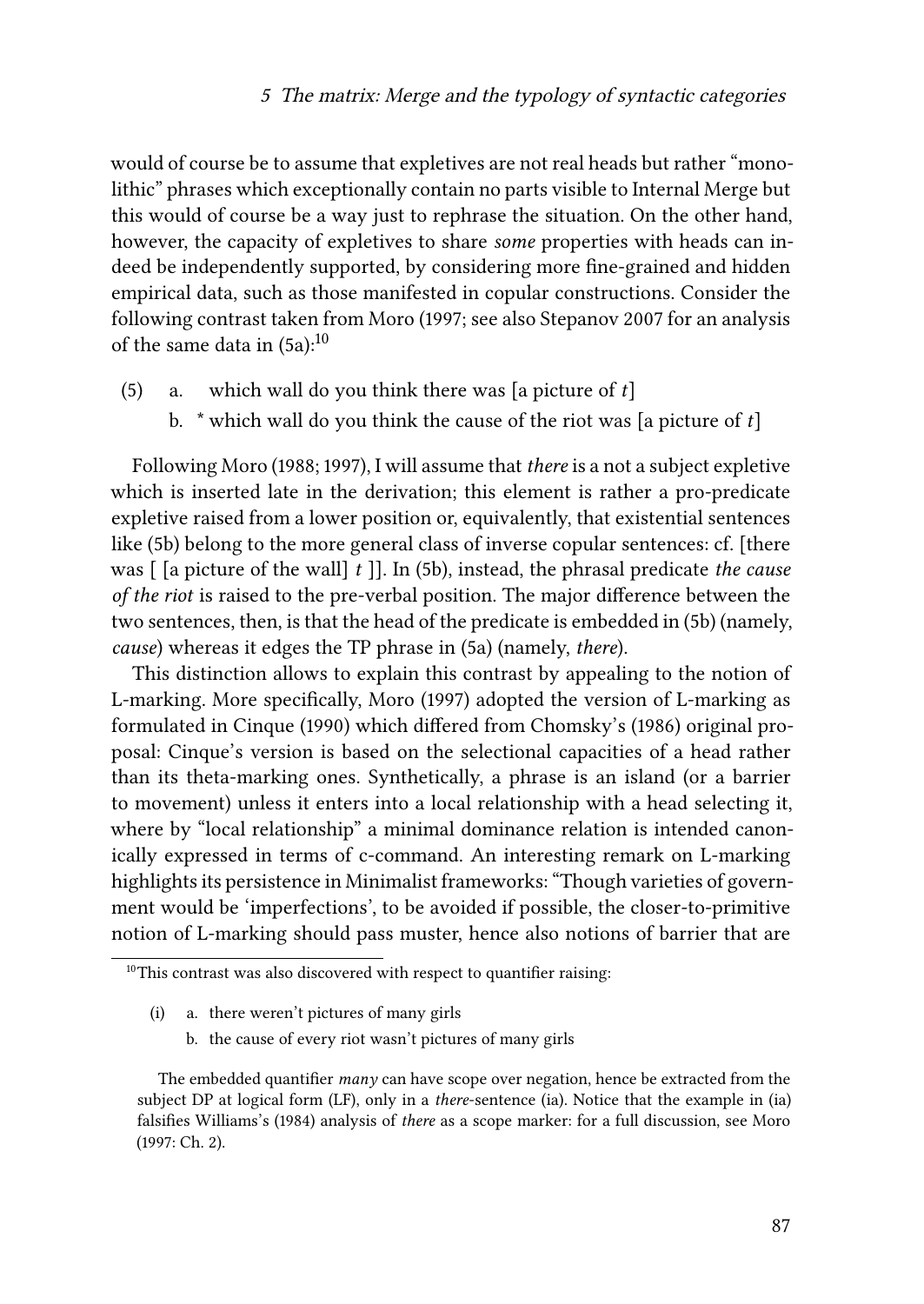based on nothing more than L-marking" [\(Chomsky 2000](#page-10-15), 117; for a critical review of the notion of L-marking and the empirical and historical reasons behind it see [Roberts 1988\)](#page-11-14).

All in all, the impossibility to extract from within the post-verbal subject in([5b](#page-6-0)) is immediately explained by the fact that it is not L-marked: the element selecting it is the predicative head *cause* and it fails to c-command it; the only other head c-commanding the subject is the copula: although it qualifies in terms of local configuration, it does not select the subject: thus the subject is not L-marked and extraction from it yields an ungrammatical sentence. This parallels the case of a preverbal subject of an embedded sentence: it is in a proper local configuration with a complementizer c-commanding it but it is not selected by it (see [Rizzi 1990;](#page-11-9) [2015;](#page-11-0) see also again [Stepanov 2007](#page-11-12) for critical considerations on extractions from the subject position). In [\(5](#page-6-0)a), instead, the head *there* (locally) c-commands the lower subject and it selects it in its capacity as a pro-predicate: thus, the subject is L-marked and extraction is viable. The special head-like relation between the expletive *there* in subject position and the copula is also manifested in the fact that the copula anomalously shows rightward agreement, reasonably a sign that the number features of the subject have been transmitted by the pro-predicative element selecting it: $^{11}$ 

- (6) a. there were many pictures of the wall
	- b. the cause of the riot was/\*were many pictures of the wall

Similar considerations concerning *there* would hold for pre-verbal *it* in quasicopular sentences such as *it seems that Mary left* as well as in inverse copular sentences with clausal subjects like *it's that Mary left*, whose common structure is: [ it  $V^0$  [ [that Mary left] *t*]. There are also other occurrences of *there* with other verbs than the copula which would lead to the same conclusion, namely unaccusative constructions but illustrating them here would take us too far (see [Moro 1997](#page-10-6) and the crucial extensions suggested in the comprehensive theory of argument structure proposed in [Hale & Keyser 2002\)](#page-10-16).

(i) I consider John and Peter my best friend\*(s)

However, agreement is by no means obligatory in all cases. In fact, there can be a complete mismatch in gender and number as in:

(ii) considero consider-1sG the-M.PL books-M.PL the-F.SG my-F.SG passion-F.SG i libri la mia passione

See [Moro \(1988](#page-10-10); [1997](#page-10-6); [2017a\)](#page-11-5) for further considerations.

<sup>&</sup>lt;sup>11</sup>That there are cases where the nominal head of a predicate *must* agree with its subject is independently attested in cases like: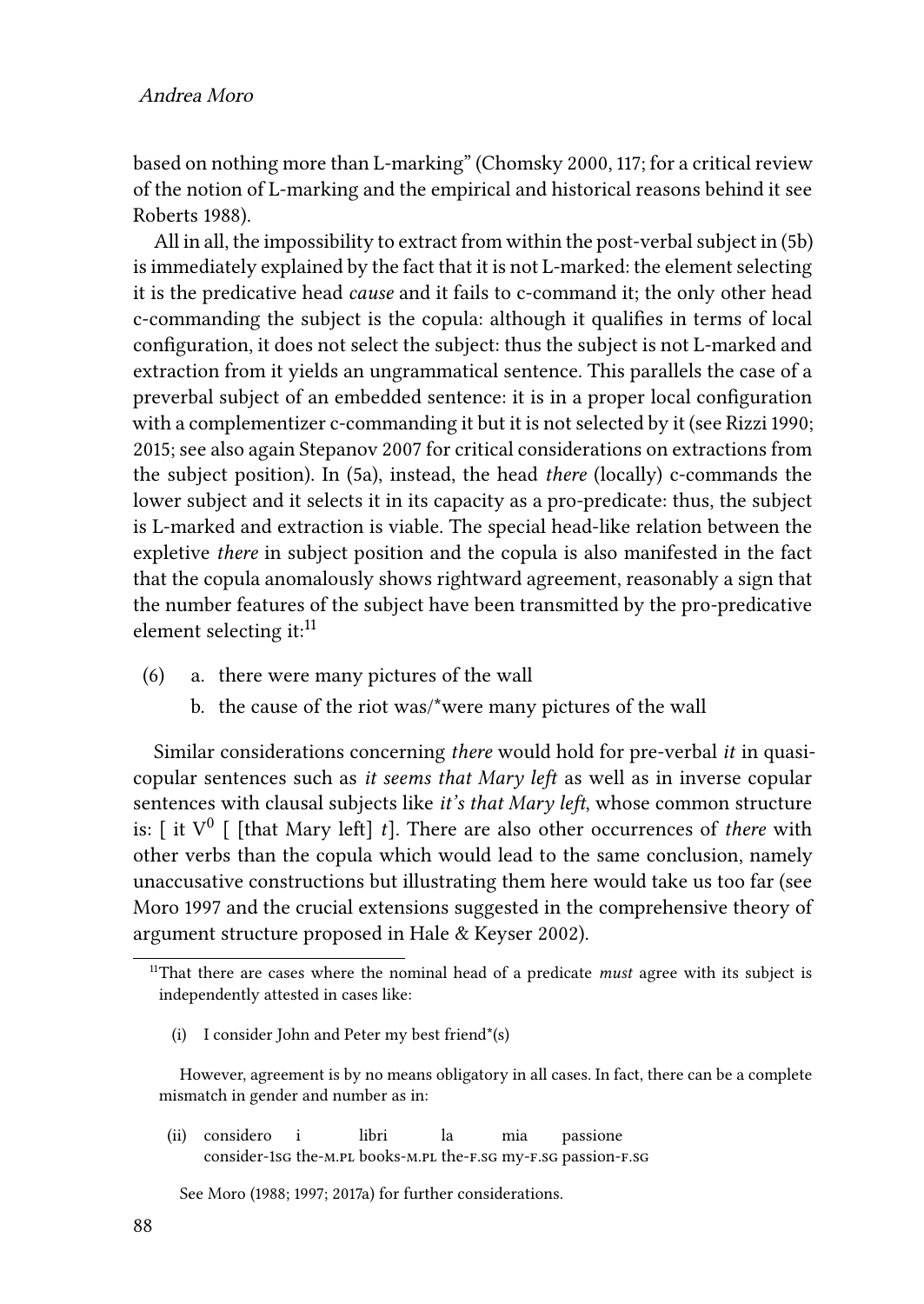Crucially, for what matters here, there is a further piece of evidence in favor of the fact that expletives have a twofold nature. In the previous examples, I have provided evidence that they share the same selectional properties as *heads*; it can be also proved that they do behave like *phrases* by reasoning as follows. expletives are only merged with other phrases; as [+i] elements they cannot project, thus the resulting phrase can either be a full endocentric phrase (where the other element projects) as in  $[\tau_{\rm P}$  Expl TP ] or it can be a BSC (where neither phraseprojects) as in the  $\lceil_{\text{BSC}}$  DP Expl ] generating ([5a](#page-6-0)) where neither phrase projects. In the latter case, either phrase must be further moved as predicted by dynamic anti-symmetry:<sup>12</sup>

The very existence of atomic and incapsulated syntactic categories (expletives) is ultimately well-grounded empirically and this allows us to fill in the last available slot in the two property based grid: $13$ 

|      | $+i$ |                |
|------|------|----------------|
| $+a$ | Expl | $\mathrm{X}^0$ |
| $-a$ | XP   | <b>BSC</b>     |
|      |      |                |

 $12$ For the reasons why the expletive raises and the impact it has on semantic structure see [Moro](#page-10-6) [\(1997:](#page-10-6) Ch. 3; [2000;](#page-10-0) [2009](#page-10-1)); [Chomsky \(2013](#page-10-2); [2017\)](#page-10-3); [Chomsky et al. \(2019](#page-10-4)); [Rizzi \(2015;](#page-11-0) [2016](#page-11-1)) if the expletive did not have phrasal properties and they were just like heads, it would be hard to explain why the structure is unstable and it requires movement. All in all, expletives appear to share some properties with both  $X^0$  and XPs.

<sup>13</sup>Notice that the BSC analysis originally proposed for existential sentences, quasi-copular sentences, and unaccusative constructions has been extended to cover previously unrelated constructions. In particular, the same analysis has been proposed to include wh-phrases to explain split interrogatives, including the classic "*was-für* split phenomena" and its equivalent in Romance languages (see [Moro 2000](#page-10-0) and [Ott 2012](#page-11-15) for a further and original extensions of this proposal). In Italian, for example, we get the following case study where the particle *di* ('of') plays the same role as a nominal copula in *questi tipi di libri* ('these types of books') forcing movement of the wh-element *cosa* ('what') to the specifier position of the proper CP-slot:

(i) Cosa legge what reads-3sg  $[t \text{ di } [_{BSC} \text{ libri } t]]$ ? of books 'What books does s/he read?'

For what matters here, examples like (i) show that the twofold nature of elements like *there* is not isolated to canonical expletives: it is rather unexpectedly shared by wh-elements like *cosa* ('what') which constitute an unstable structure with another full phrase, revealing their phrasal nature, but do not contain any part accessible to Internal Merge, i.e. they behave like X 0 . We should perhaps speak of "generalized expletives" to include clausal and non-clausal ones.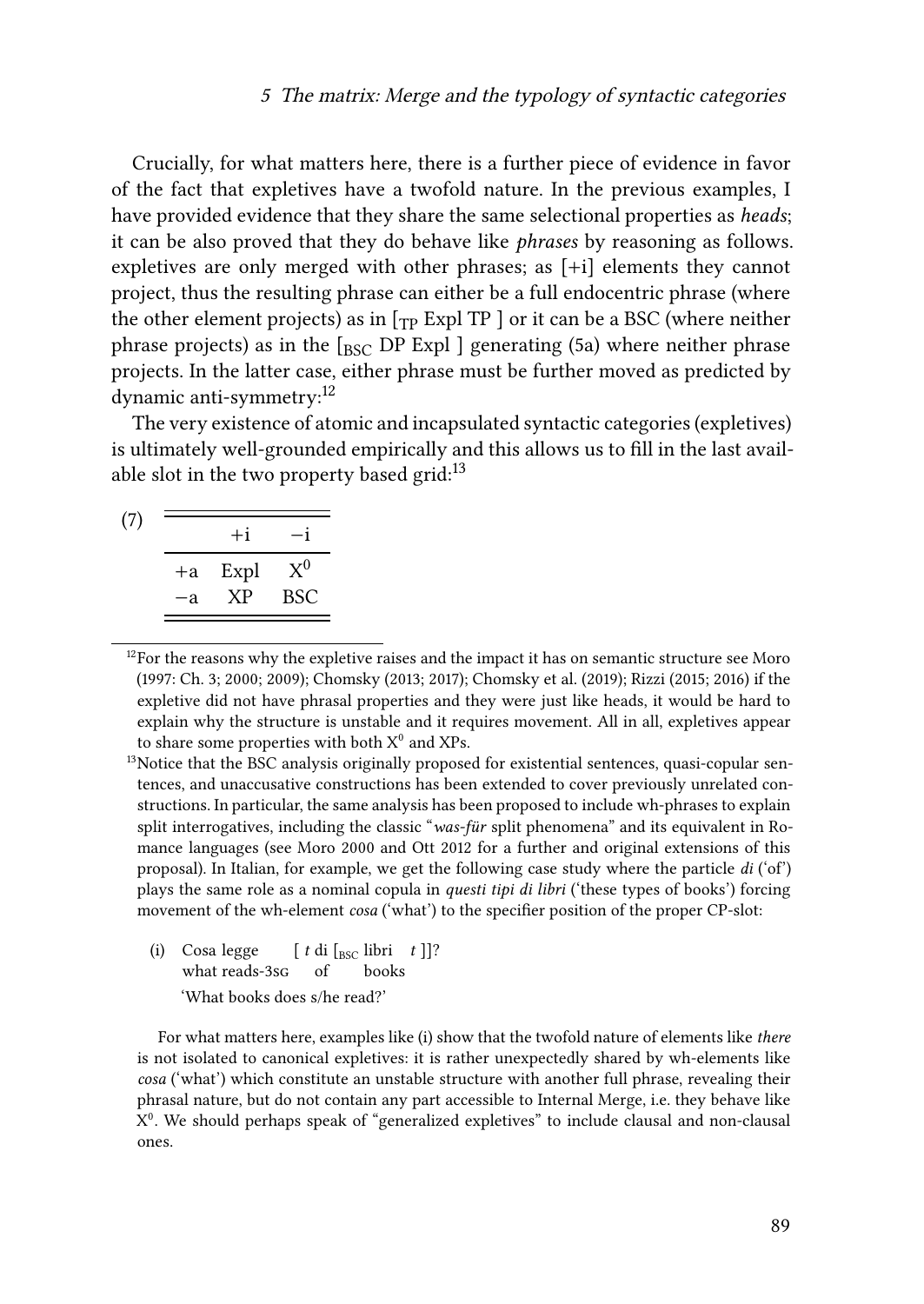# **3 On evaluating the matrix: Suggestions for the future agenda**

The fourfold taxonomy generated by the matrix absorbs the exceptionality of BSC and expletives framing them along  $X^0$  and  $XP$  in a natural way within the same grid generated by two syntactic properties formulated by referring to Merge.

In principle, this may not be the only welcome result: the matrix could also be exploited to capture further empirical generalizations. For example, it reveals natural classes – i.e. agreement is possible only with a  $[+i]$  category – or it allows to identify grammatical functions in a more comprehensive way  $-$  i.e. predicative structures coincide with [−a,−i] category (see [Moro 2000](#page-10-0); [2004](#page-10-17) for further discussion) or simplifications – i.e. two homopolar entities (namely, expletives and BSCs) cannot be merged. Whether or not this matrix will be theoretically useful for formulating new questions is left for future research to answer.

### **Abbreviations**

| first person                | LF            | logical form      |
|-----------------------------|---------------|-------------------|
| third person                | M             | masculine         |
| bare small clause           | PF            | phonetic form     |
| clitic                      | PL            | plural            |
| feminine                    | <sub>SC</sub> | small clause      |
| <b>Internal Merge</b>       | SG            | singular          |
| linear correspondence axiom | UG.           | Universal Grammar |
|                             |               |                   |

## **Acknowledgments**

My special thanks go to Robert Frank, Raffaella Zanuttini, Giorgio Graffi, Cristiano Chesi, Andrew Nevins and Alessandra Tomaselli for their illuminating remarks and two anonymous reviewers: the errors remain all mine. I wish I wrote this paper in Italian for if Ian translated it for me it would have become much better.

## **References**

<span id="page-9-0"></span>Chomsky, Noam. 1970. Remarks on nominalization. In Roderick A. Jacobs & Peter S. Rosenbaum (eds.), *Readings in English transformational grammar*, 184–221. Waltham, MA: Ginn & Company.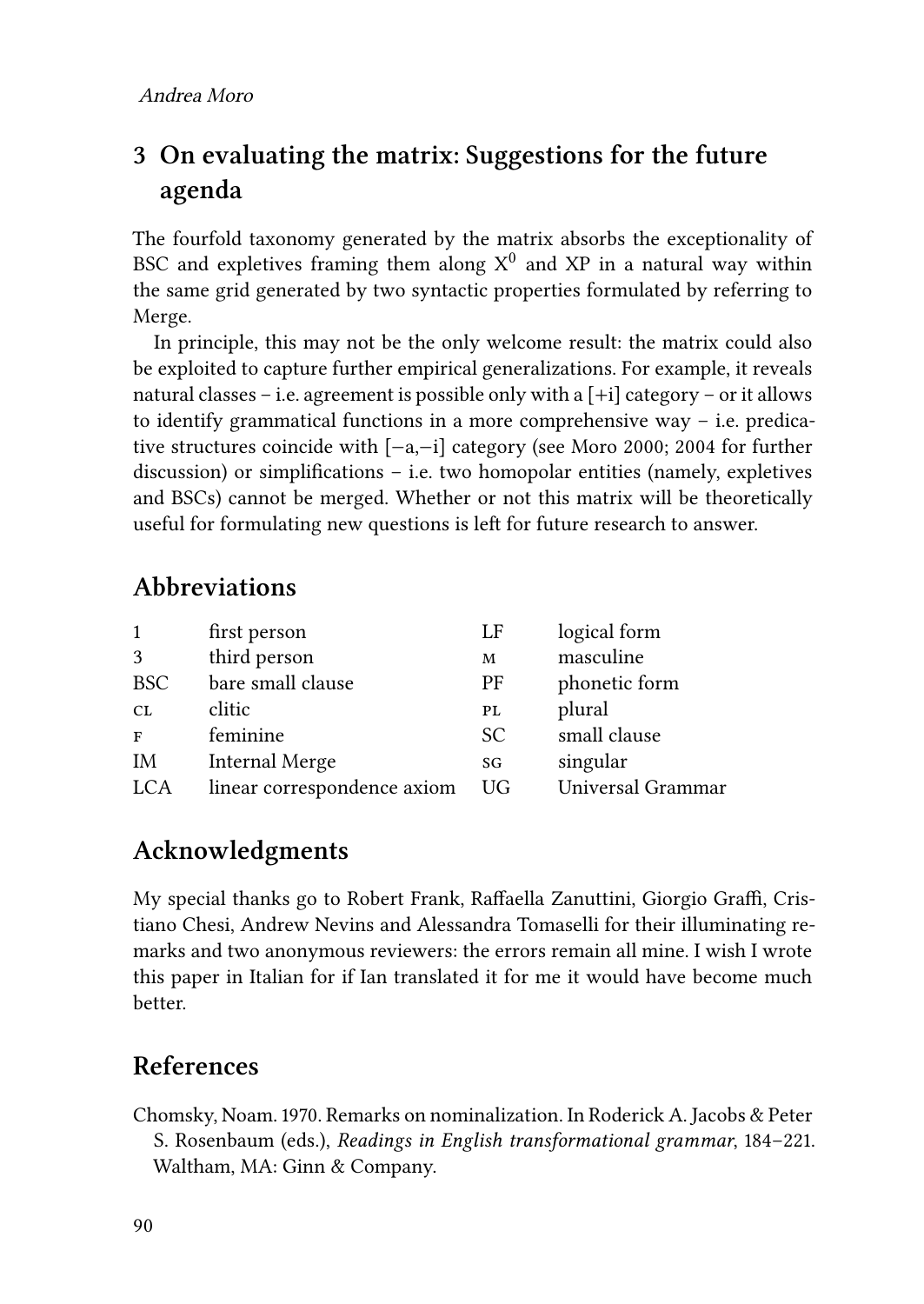<span id="page-10-9"></span>Chomsky, Noam. 1986. *Barriers*. Cambridge, MA: MIT Press.

- <span id="page-10-15"></span>Chomsky, Noam. 2000. Minimalist inquiries: The framework. In Roger Martin, David Michaels & Juan Uriagereka (eds.), *Step by step: Essays on minimalist syntax in honor of Howard Lasnik*, 89–155. Cambridge, MA: MIT Press.
- <span id="page-10-2"></span>Chomsky, Noam. 2013. Problems of projection. *Lingua* 130. 33–49. DOI: [10.1016/j.](https://doi.org/10.1016/j.lingua.2012.12.003) [lingua.2012.12.003.](https://doi.org/10.1016/j.lingua.2012.12.003)
- <span id="page-10-3"></span>Chomsky, Noam. 2017. The language capacity: Architecture and evolution. *Psychonomic Bulletin & Review* 24(1). 200–203. DOI: [10.3758/s13423-016-1078-6](https://doi.org/10.3758/s13423-016-1078-6).
- <span id="page-10-4"></span>Chomsky, Noam, Ángel J. Gallego & Dennis Ott. 2019. Generative grammar and the faculty of language: Insights, questions and challenges. *Catalan Journal of Linguistics*. DOI: [10.5565/rev/catjl.288](https://doi.org/10.5565/rev/catjl.288).
- <span id="page-10-14"></span>Cinque, Guglielmo. 1990. *Types of A-bar dependencies*. Cambridge, MA: MIT Press.
- <span id="page-10-13"></span>den Dikken, Marcel. 1997. Predicate inversion in DP. In Artemis Alexiadou & Chris Wilder (eds.), *Possessors, predicates and movement in the determiner phrase*, 177–214. Amsterdam: John Benjamins. DOI: [10.1075/la.22.08dik](https://doi.org/10.1075/la.22.08dik).
- <span id="page-10-8"></span>Graffi, Giorgio. 2001. *200 years of syntax: A critical survey*. Amsterdam: John Benjamins. DOI: [10.1075/sihols.98](https://doi.org/10.1075/sihols.98).
- <span id="page-10-16"></span>Hale, Kenneth L. & Samuel Jay Keyser. 2002. *Prolegomena to a theory of argument structure*. Cambridge, MA: MIT Press.
- <span id="page-10-12"></span>Heim, Irene. 1987. Where does the definiteness restriction apply? Evidence from the definiteness of variables. In Eric Reuland & Alice ter Meulen (eds.), *The representation of (in)definiteness*, 21–42. Cambridge, MA: MIT Press.
- <span id="page-10-7"></span>Jackendoff, Ray. 1977. *X-bar syntax: A study of phrase structure*. Cambridge, MA: MIT Press.

<span id="page-10-5"></span>Kayne, Richard S. 1994. *The antisymmetry of syntax*. Cambridge, MA: MIT Press.

- <span id="page-10-10"></span>Moro, Andrea. 1988. Per una teoria unificata delle frasi copulari. *Rivista di Grammatica Generativa* 13. 81–110.
- <span id="page-10-11"></span>Moro, Andrea. 1993. Heads as antecedents: A brief history of the ECP. *Lingua e Stile* 28. 31–57.
- <span id="page-10-6"></span>Moro, Andrea. 1997. Dynamic antisymmetry: Movement as a symmetry-breaking phenomenon. *Studia Linguistica* 51(1). 50–76. DOI: [10.1111/1467-9582.00017](https://doi.org/10.1111/1467-9582.00017).
- <span id="page-10-0"></span>Moro, Andrea. 2000. *Dynamic antisymmetry*. Cambridge, MA: MIT Press.
- <span id="page-10-17"></span>Moro, Andrea. 2004. Linear compression as a trigger for movement. In Henk C. van Riemsdijk & Anne Breitbarth (eds.), *Triggers*, 387–430. Berlin: De Gruyter. DOI: [10.1515/9783110197433](https://doi.org/10.1515/9783110197433).
- <span id="page-10-1"></span>Moro, Andrea. 2009. Rethinking symmetry: A note on labelling and the EPP. In Paola Cotticelli Kurras & Alessandra Tomaselli (eds.), *La grammatica tra*